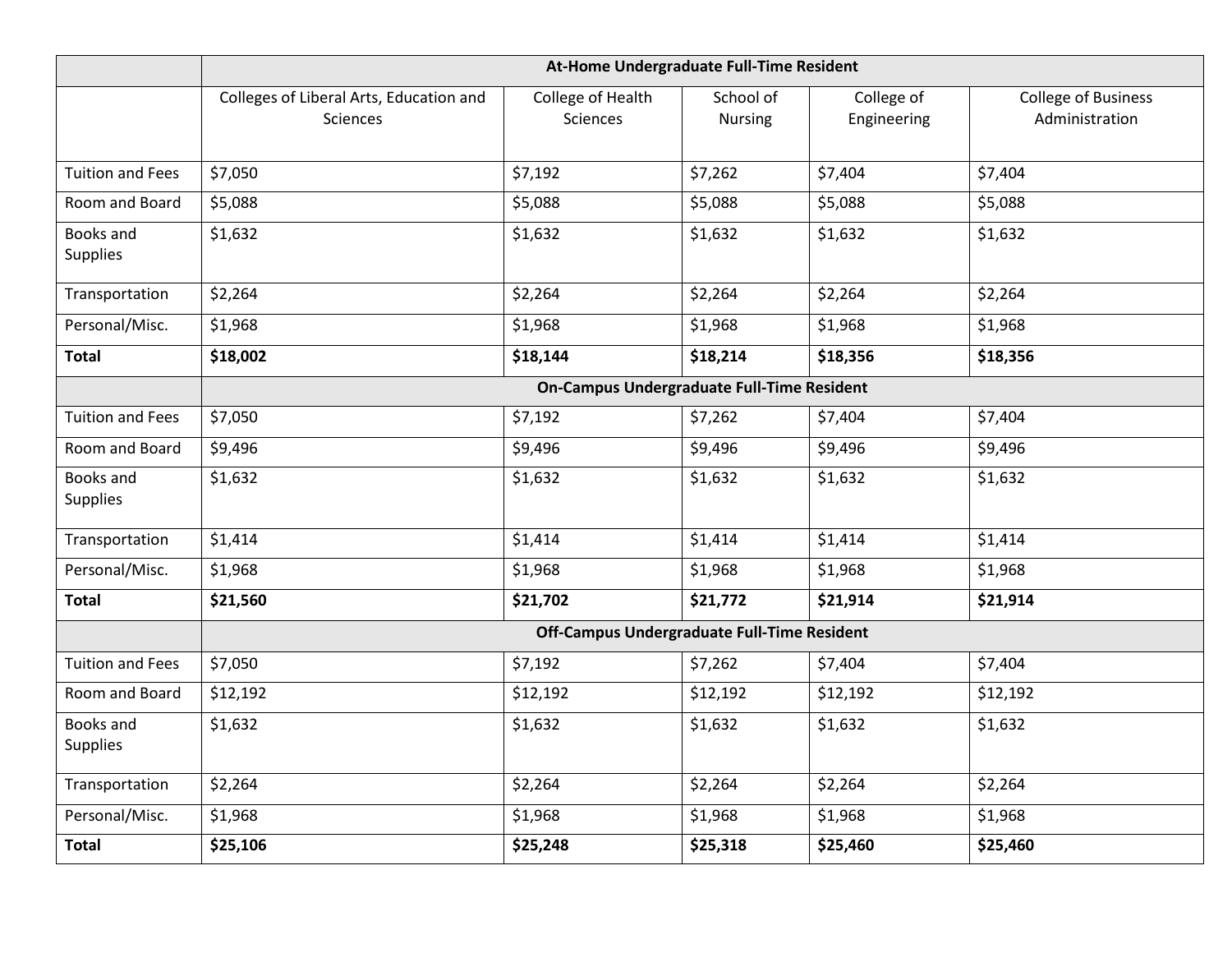|                              | At-Home Undergraduate Full-Time Non Resident       |                                                 |                             |                           |                                              |  |  |  |
|------------------------------|----------------------------------------------------|-------------------------------------------------|-----------------------------|---------------------------|----------------------------------------------|--|--|--|
|                              | College of Liberal Arts, Education and<br>Sciences | College of Health<br>Sciences                   | School of<br><b>Nursing</b> | College of<br>Engineering | <b>College of Business</b><br>Administration |  |  |  |
| <b>Tuition and Fees</b>      | \$19,524                                           | \$19,916                                        | \$20,110                    | \$20,502                  | \$20,502                                     |  |  |  |
| Room and Board               | \$5,088                                            | \$5,088                                         | \$5,088                     | \$5,088                   | \$5,088                                      |  |  |  |
| Books and<br>Supplies        | \$1,632                                            | \$1,632                                         | \$1,632                     | \$1,632                   | \$1,632                                      |  |  |  |
| Transportation               | \$2,264                                            | \$2,264                                         | \$2,264                     | \$2,264                   | \$2,264                                      |  |  |  |
| Personal/Misc.               | \$1,968                                            | \$1,968                                         | \$1,968                     | \$1,968                   | \$1,968                                      |  |  |  |
| <b>Total</b>                 | \$30,476                                           | \$30,868                                        | \$31,062                    | \$31,454                  | \$31,454                                     |  |  |  |
|                              | On-Campus Undergraduate Full-Time Non Resident     |                                                 |                             |                           |                                              |  |  |  |
| <b>Tuition and Fees</b>      | \$19,524                                           | \$19,916                                        | \$20,110                    | \$20,502                  | \$20,502                                     |  |  |  |
| Room and Board               | \$9,496                                            | \$9,496                                         | \$9,496                     | \$9,496                   | \$9,496                                      |  |  |  |
| Books and<br>Supplies        | \$1,632                                            | \$1,632                                         | \$1,632                     | \$1,632                   | \$1,632                                      |  |  |  |
| Transportation               | \$1,414                                            | \$1,414                                         | \$1,414                     | \$1,414                   | \$1,414                                      |  |  |  |
| Personal/Misc.               | \$1,968                                            | \$1,968                                         | \$1,968                     | \$1,968                   | \$1,968                                      |  |  |  |
| <b>Total</b>                 | \$34,034                                           | \$34,426                                        | \$34,620                    | \$35,012                  | \$35,012                                     |  |  |  |
|                              |                                                    | Off-Campus Undergraduate Full-Time Non Resident |                             |                           |                                              |  |  |  |
| <b>Tuition and Fees</b>      | \$19,524                                           | \$19,916                                        | \$20,110                    | \$20,502                  | \$20,502                                     |  |  |  |
| Room and Board               | \$12,192                                           | \$12,192                                        | \$12,192                    | \$12,192                  | \$12,192                                     |  |  |  |
| Books and<br><b>Supplies</b> | \$1,632                                            | \$1,632                                         | \$1,632                     | \$1,632                   | \$1,632                                      |  |  |  |
| Transportation               | \$2,264                                            | \$2,264                                         | \$2,264                     | \$2,264                   | \$2,264                                      |  |  |  |
| Personal/Misc.               | \$1,968                                            | \$1,968                                         | \$1,968                     | \$1,968                   | \$1,968                                      |  |  |  |
| <b>Total</b>                 | \$37,580                                           | \$37,972                                        | \$38,166                    | \$38,558                  | \$38,558                                     |  |  |  |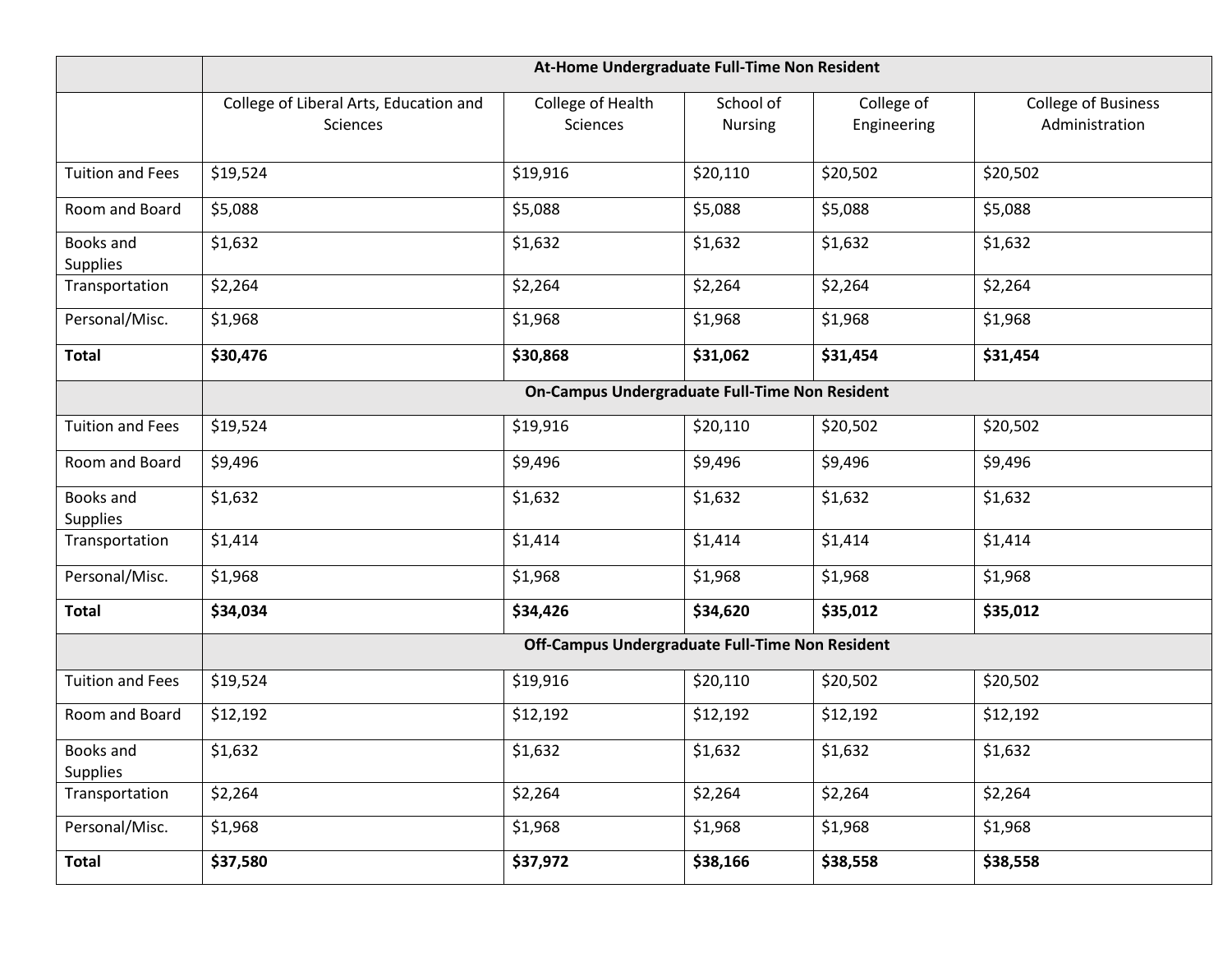|                              | At Home Graduate Full-Time Resident                       |                                  |                             |                           |                                              |                                                               |                       |  |  |
|------------------------------|-----------------------------------------------------------|----------------------------------|-----------------------------|---------------------------|----------------------------------------------|---------------------------------------------------------------|-----------------------|--|--|
|                              | College of Liberal Arts,<br><b>Education and Sciences</b> | College of<br>Health<br>Sciences | School of<br><b>Nursing</b> | College of<br>Engineering | <b>College of Business</b><br>Administration | Master of Social<br>Work and Doctor<br>of Physical<br>Therapy | Doctor of<br>Pharmacy |  |  |
| <b>Tuition and Fees</b>      | \$6,170                                                   | \$6,294                          | \$6,356                     | \$6,480                   | \$6,480                                      | \$8,662                                                       | \$15,288              |  |  |
| Room and<br><b>Board</b>     | \$5,088                                                   | \$5,088                          | \$5,088                     | \$5,088                   | \$5,088                                      | \$5,088                                                       | \$5,088               |  |  |
| Books and<br><b>Supplies</b> | \$1,254                                                   | \$1,254                          | \$1,254                     | \$1,254                   | \$1,254                                      | \$1,254                                                       | \$1,254               |  |  |
| Transportation               | \$2,264                                                   | \$2,264                          | \$2,264                     | \$2,264                   | \$2,264                                      | \$2,264                                                       | \$2,264               |  |  |
| Personal/Misc.               | \$1,968                                                   | \$1,968                          | \$1,968                     | \$1,968                   | \$1,968                                      | \$1,968                                                       | \$1,968               |  |  |
| <b>Total</b>                 | \$16,744                                                  | \$16,848                         | \$16,960                    | \$17,054                  | \$17,054                                     | \$19,236                                                      | \$25,862              |  |  |
|                              | <b>On-Campus Graduate Full-Time Resident</b>              |                                  |                             |                           |                                              |                                                               |                       |  |  |
| <b>Tuition and Fees</b>      | \$6,170                                                   | \$6,294                          | \$6,356                     | \$6,480                   | \$6,480                                      | \$8,662                                                       | \$15,288              |  |  |
| Room and<br><b>Board</b>     | \$9,496                                                   | \$9,496                          | \$9,496                     | \$9,496                   | \$9,496                                      | \$9,496                                                       | \$9,496               |  |  |
| Books and<br><b>Supplies</b> | \$1,254                                                   | \$1,254                          | \$1,254                     | \$1,254                   | \$1,254                                      | \$1,254                                                       | \$1,254               |  |  |
| Transportation               | \$1,414                                                   | \$1,414                          | \$1,414                     | \$1,414                   | \$1,414                                      | \$1,414                                                       | \$1,414               |  |  |
| Personal/Misc.               | \$1,968                                                   | \$1,968                          | \$1,968                     | \$1,968                   | \$1,968                                      | \$1,968                                                       | \$1,968               |  |  |
| <b>Total</b>                 | \$20,302                                                  | \$20,426                         | \$20,488                    | \$20,612                  | \$20,612                                     | \$22,794                                                      | \$29,420              |  |  |
|                              | <b>Off-Campus Graduate Full-Time Resident</b>             |                                  |                             |                           |                                              |                                                               |                       |  |  |
| <b>Tuition and Fees</b>      | \$6,170                                                   | \$6,294                          | \$6,356                     | \$6,480                   | \$6,480                                      | \$8,662                                                       | \$15,288              |  |  |
| Room and<br>Board            | \$12,192                                                  | \$12,192                         | \$12,192                    | \$12,192                  | \$12,192                                     | \$12,192                                                      | \$12,192              |  |  |
| Books and<br><b>Supplies</b> | \$1,254                                                   | \$1,254                          | \$1,254                     | \$1,254                   | \$1,254                                      | \$1,254                                                       | \$1,254               |  |  |
| Transportation               | \$2,264                                                   | \$2,264                          | \$2,264                     | \$2,264                   | \$2,264                                      | \$2,264                                                       | \$2,264               |  |  |
| Personal/Misc.               | \$1,968                                                   | \$1,968                          | \$1,968                     | \$1,968                   | \$1,968                                      | \$1,968                                                       | \$1,968               |  |  |
| <b>Total</b>                 | \$23,848                                                  | \$23,972                         | \$24,034                    | \$24,158                  | \$24,158                                     | \$26,340                                                      | \$32,966              |  |  |